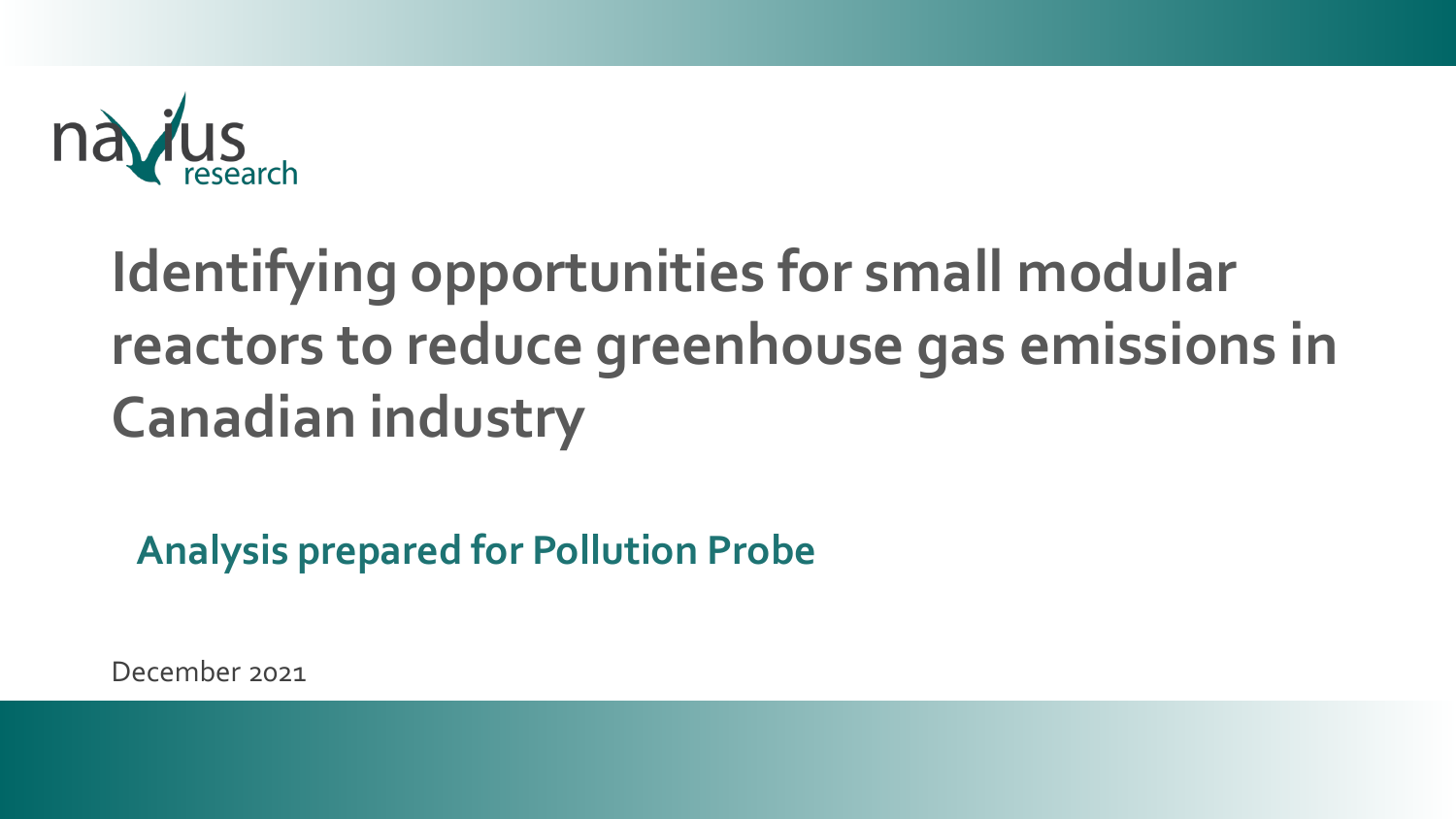# <span id="page-1-0"></span>**Summary of key findings**



**[Summary](#page-1-0) Allen Approach** [Introduction](#page-3-0) **Allen Approach** 

**Results** 

Small modular reactors (SMRs) are an emerging technology that have a variety of potential applications in Canada. This study focuses on their use in industry as a greenhouse gas emissions reduction solution. Key findings are summarized below.

### Carbon policy will be a key driver of SMR adoption in industry.

The potential for SMR deployment in Canada is strongly tied to the level of climate mitigation effort. In the absence of new greenhouse gas abatement policy, SMR adoption is unlikely to be economical in most industries. However, if stronger carbon reduction policies are pursued – such as those that would put Canada on track to achieving net zero by 2050 – SMR adoption could increase rapidly after 2030, reaching into the tens of thousands of  $MW_{th}$  by mid-century and reducing GHGs by anywhere from 19 to 59 Mt  $CO<sub>2</sub>e$ .

### Where are the emissions reductions opportunities for SMRs in industry?

A variety of industries are attractive for potential SMR deployment in Canada. These industries all share one thing in common – a demand for high-grade process heat.

Key opportunities for SMR deployment are summarized in Table 1 and include:

### 1. Supporting the production of emerging low carbon energy carriers.

SMRs can minimize the life cycle carbon intensity of emerging fuels, such as second-generation biofuels and hydrogen, by providing low carbon electricity and/or heat for the fuel production process. Emerging fuels, in turn, are essential for decarbonizing certain sectors of the economy such as heavyduty transportation.

Under the scenarios in which Canada achieves net zero,  $2,540-5,603$  MW<sub>th</sub> of SMRs are deployed in the thermochemical production of secondgeneration biofuels and hydrogen production via steam methane reformation of natural gas. These are, however, not the only ways in which SMRs could be used for emerging fuel production. For example, other hydrogen production pathways using SMRs are also possible (e.g. water or steam electrolysis) and SMRs could even be employed to produce synthetic fuels (i.e., combining  $CO<sub>2</sub>$ ) from the atmosphere with hydrogen).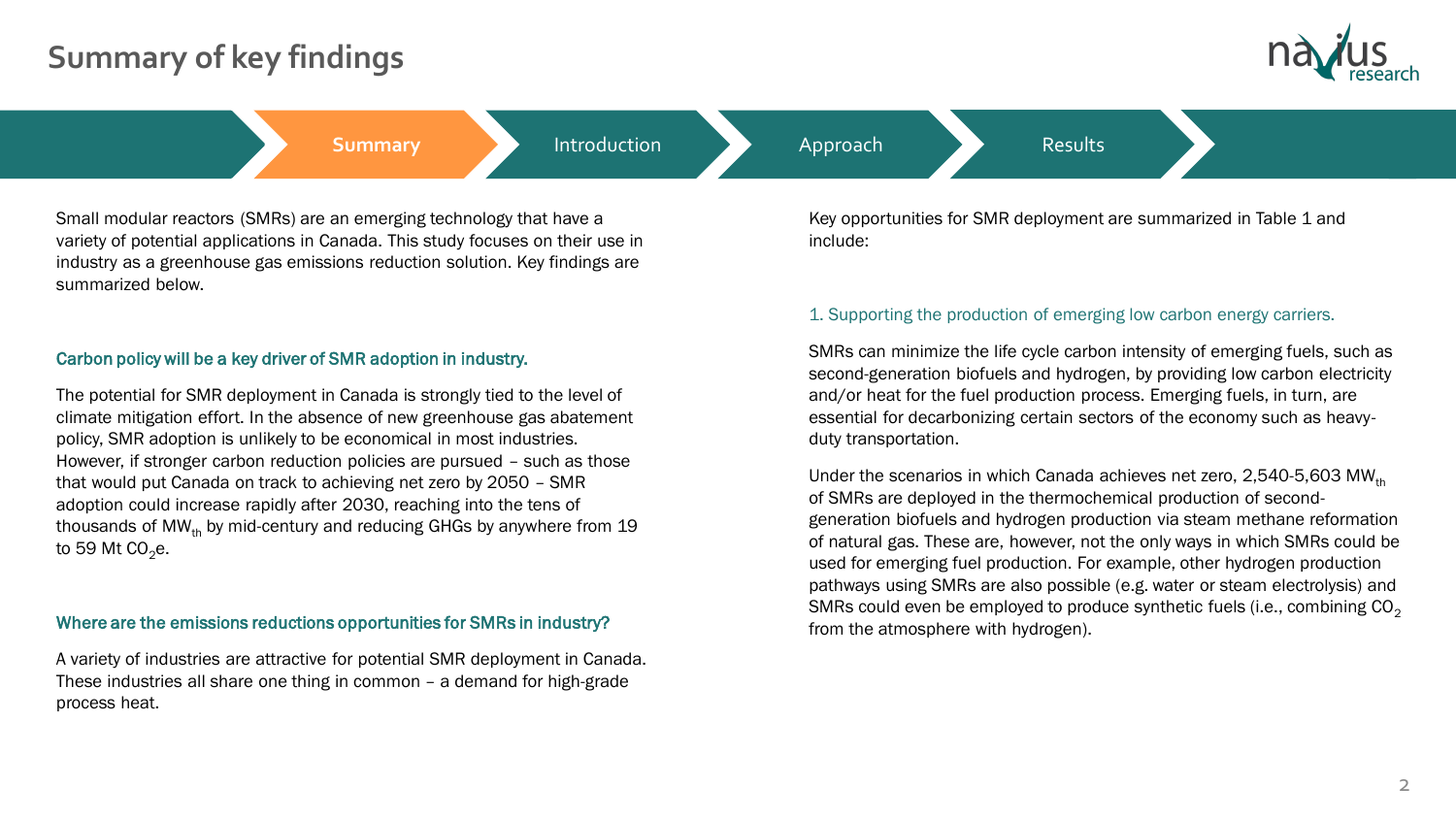# **Summary of key findings**



**[Summary](#page-1-0) Allen Approach** [Introduction](#page-3-0) Approach

Results

#### 2. Helping decarbonize heavy industrial processes.

Many heavy industrial processes require high-grade heat, including steel production, metal smelting, and chemicals manufacturing. SMRs are one of the few potential options for meeting this heat demand other than combusting fossil fuels.

### 3. Providing a low carbon alternative to the use of diesel in the mining industry.

Mining operations require heat and power, but are often situated in remote locations far from the electricity grid. SMRs may be an attractive option for meeting these energy demands, especially when the alternative is diesel which is costly to transport.

### 4. Decreasing the carbon intensity of extracting and refining conventional fuels.

Extracting oil from the oil sands is relatively energy intensive, requiring substantial amounts of heat and steam. Presently, these energy services are provided by combusting fossil fuels. SMRs are an option for meeting these energy requirements which could help lower the carbon intensity of fossil fuel production. SMRs could also help reduce the carbon intensity of petroleum refining operations.

Under a scenario in which Canada achieves net zero by 2050, SMR adoption in the upstream oil extraction sector – predominantly the oil sands – and petroleum refining sector could reach into the tens of thousands of  $MW_{th}$ . This level of adoption would account for a large share of industrial SMR adoption across the country.

Nevertheless, the market potential for SMRs in fossil fuel extraction ultimately depends on the demand for Canada's oil. Under a scenario in which demand drops (i.e., consistent with a strong global decarbonization effort) and investment in the oil sands falls, SMR adoption could be minimal.

Table 1: SMR deployment and emission reduction opportunities in Canadian industry

| Sector                                | <b>Potential SMR</b><br>deployment by mid-<br>century $(MW_{th})$ | <b>Relative GHG</b><br>reduction<br>benefit |
|---------------------------------------|-------------------------------------------------------------------|---------------------------------------------|
| Low carbon fuel production            | 2,540-5,603                                                       | High                                        |
| Heavy industry                        | 2,815-6,322                                                       | Moderate                                    |
| Mining                                | 1,085-1,625                                                       | Low                                         |
| Fossil energy extraction and refining | 13,832-36,969                                                     | Variable*                                   |

*Source & notes: Potential SMR deployment based on Navius forecast using gTech, net zero scenario. \*Depends on demand for Canadian oil and investment in the oil sands.*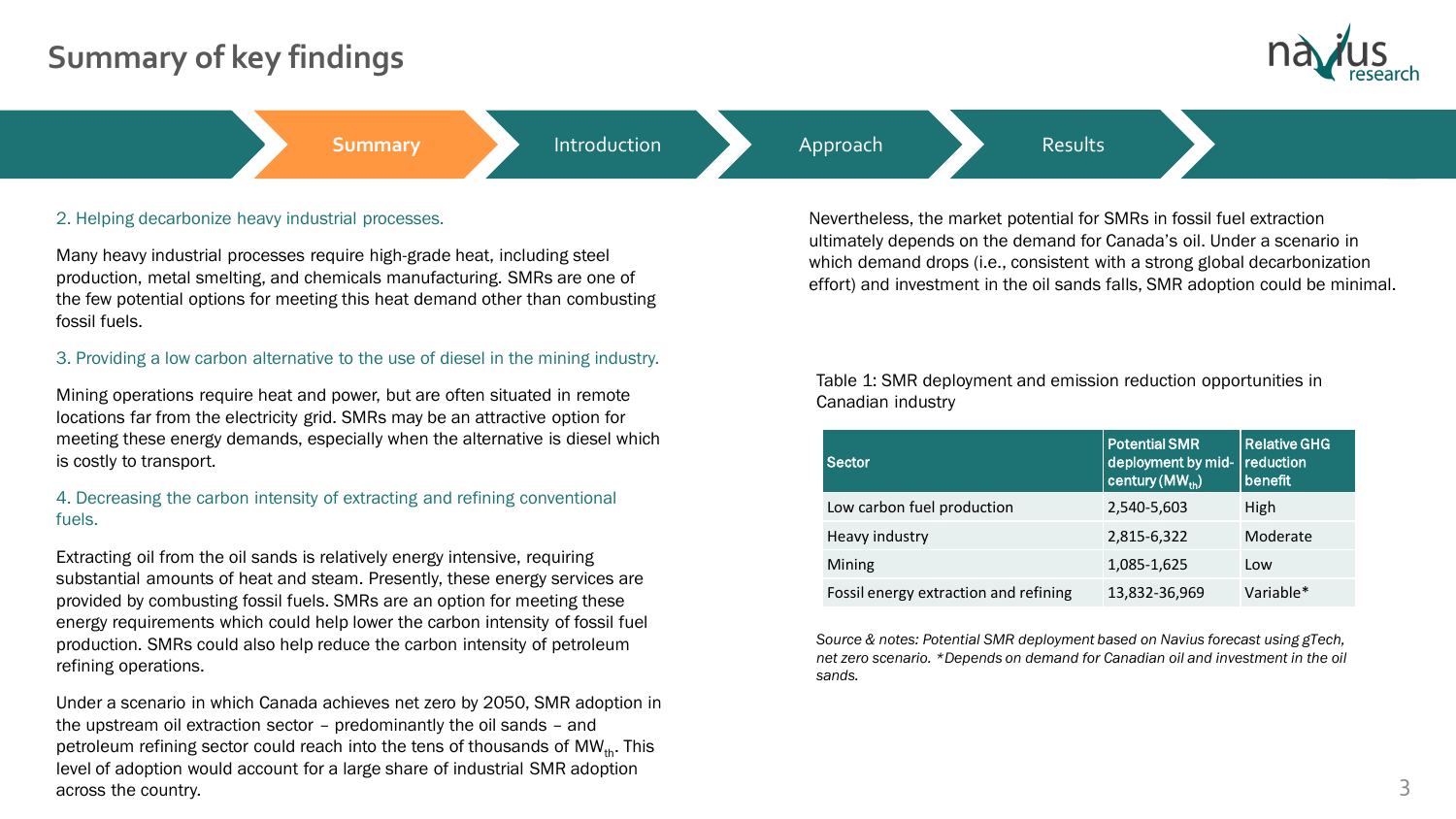# <span id="page-3-0"></span>**Why small modular reactors?**



[Summary](#page-1-0) **[Introduction](#page-3-0)** Approach Results

### **Background**

The International Atomic Energy Agency defines small modular reactors (SMRs) as nuclear plants with a power generation capacity below 300 MWe. In contrast with larger nuclear plants, SMRs are anticipated to be less capital intensive and require less time to construct. They are also more readily deployable in brownfield sites thanks to their smaller footprints, making them well suited for meeting low carbon heat and power needs of industry.

This study builds on previous work<sup>1</sup> to explore the potential for SMRs to help decarbonize industry. It refines the representation of SMRs based on the Economic and Finance Working Group's SMR Roadmap<sup>2</sup> and considers the potential use of SMRs across a broader range of industries.

- 1. EnviroEconomics& Navius Research. 2021. Emission and economic implications for Canada of using small modular reactors in heavy industry. [www.naviusresearch.com/publications/small-modular-reactors-2021/](http://www.naviusresearch.com/publications/small-modular-reactors-2021/)
- 2. Economic and Finance Working Group. 2018. SMR Roadmap. <https://smrroadmap.ca/wp-content/uploads/2018/12/Economics-Finance-WG.pdf>

### **Objectives**

The objectives of this analysis are to:

- 1. Quantify the potential for SMRs to reduce emissions in Canada's difficult to decarbonize industrial sectors.
- 2. Identify sectors and regions that could be prioritized for the development of SMRs as an emission reduction solution.

### **Structure**

This deck:

- Describes the modeling approach and identifies key assumptions related to the potential cost and performance of SMRs.
- Presents results to answer the following questions:
	- What is the impact of carbon policy on SMR adoption?
	- What regions are most attractive for SMR development?
	- What sectors are most attractive for SMR development?
	- By how much could SMRs reduce GHGs?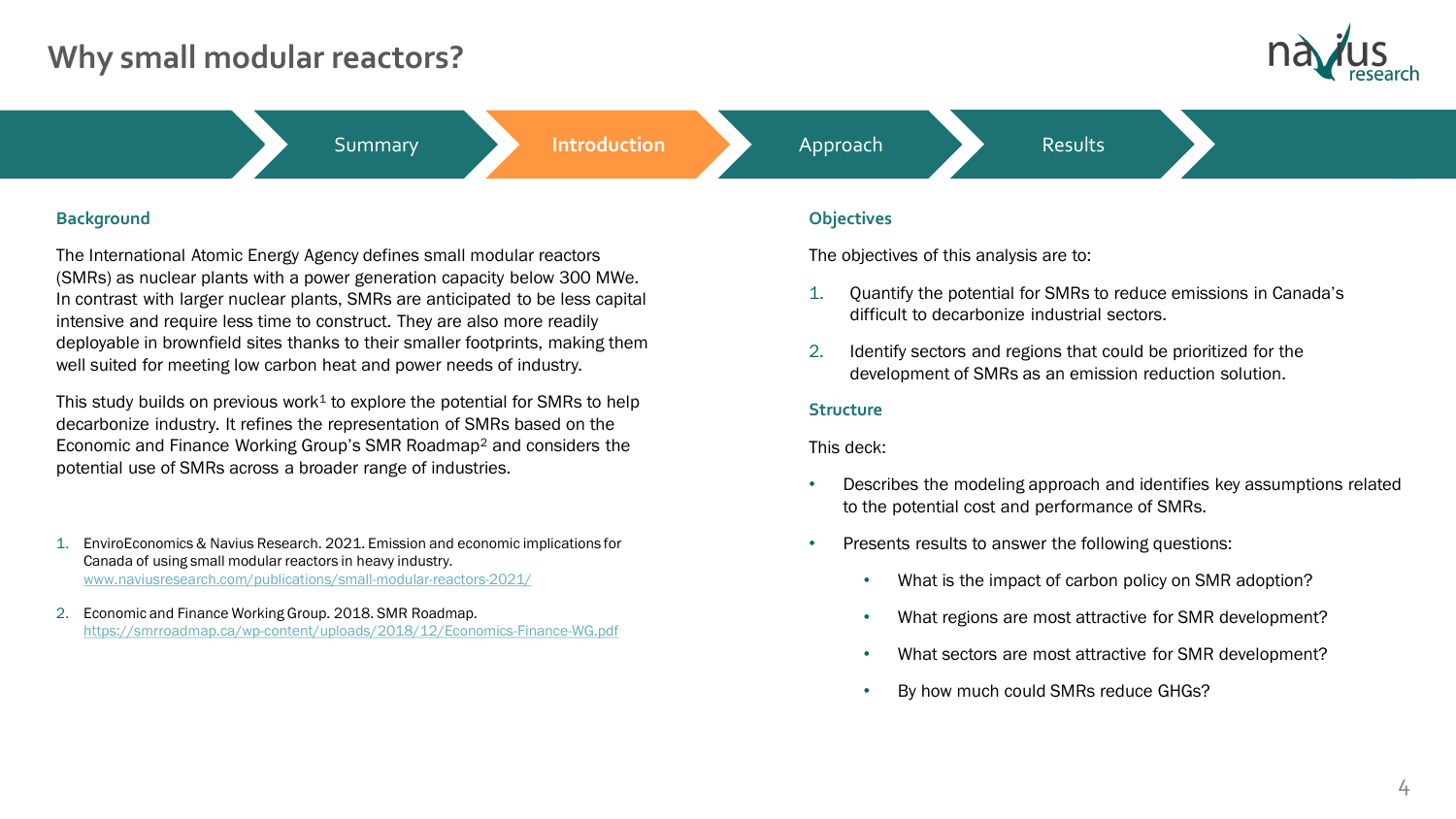# <span id="page-4-0"></span>**Our modeling toolkit**



[Summary](#page-1-0) **[Approach](#page-4-0)** Results

### **Introduction to gTech**

This analysis uses gTech to quantify the potential adoption of SMRs across industry, as well as the impact of this adoption on greenhouse gas emissions.

gTech is ideally suited for this task because it provides a detailed accounting of low carbon technologies and fuels, allowing us to carefully characterize the cost and performance of SMRs across a range of applications. It also represents technologies that may compete with SMRs (e.g. natural gas boilers with carbon capture and storage), which is important because SMR adoption won't occur in a vacuum.

This modeling framework also accounts for the economy at large, including how demand for energy carriers and services may evolve in response to various levels of greenhouse gas mitigation efforts. For example, this analysis considers how greenhouse gas abatement influences fuel choice (e.g. lower demand for refined petroleum products, greater demand for low carbon alternatives like bioenergy and hydrogen) as well as how changing levels of economic activity affect demand for goods and services (and the energy inputs required to produce them).



*gTech builds on three of Navius' previous models (CIMS, GEEM and OILTRANS), combining their best elements into a comprehensive integrated framework.*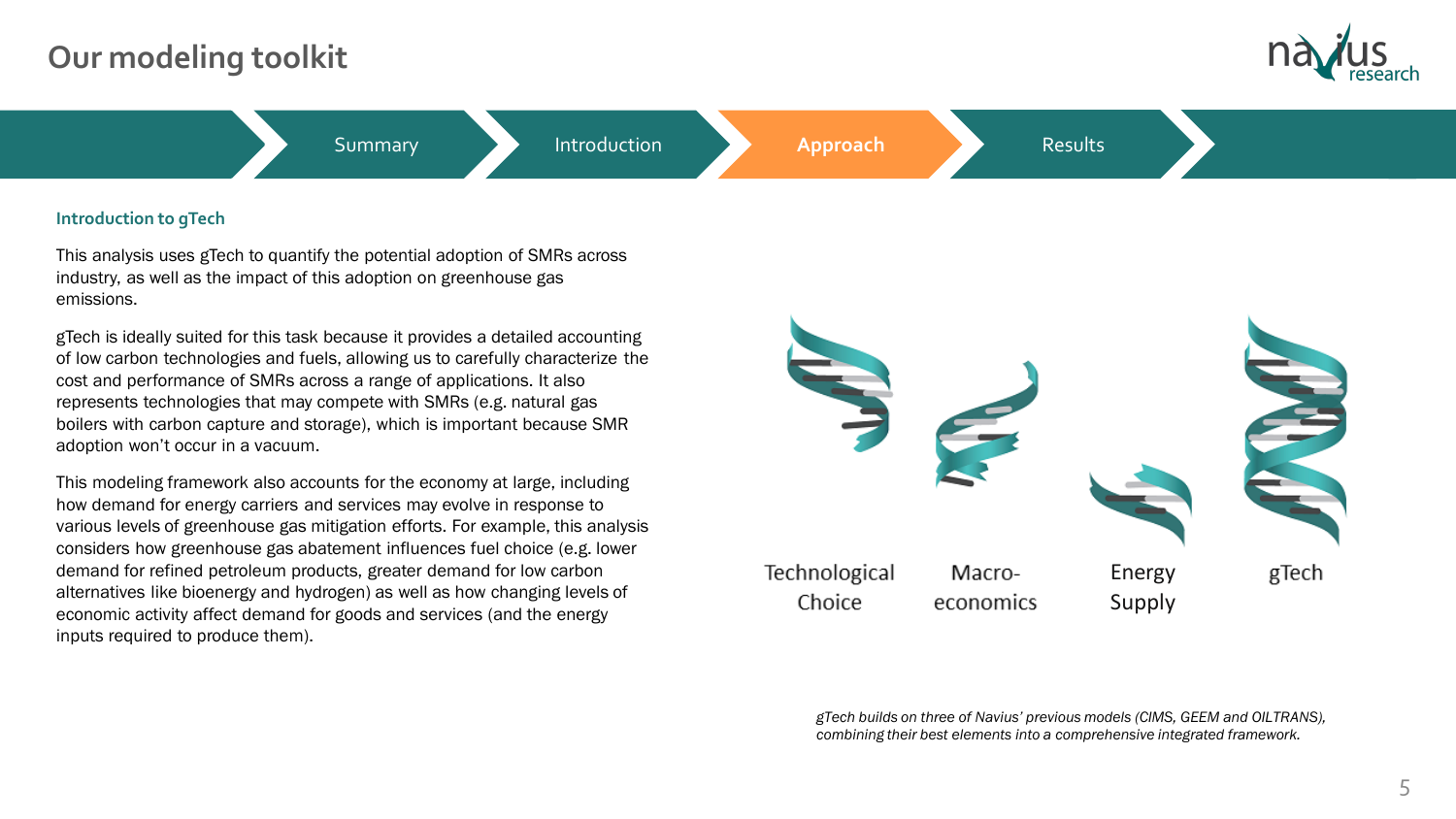### **SMR characterization**



[Summary](#page-1-0) **[Approach](#page-4-0)** Results

#### SMRs are characterized based on an "evolutionary" design.

The technology archetype used in this analysis is based on assumptions for on-grid SMRs in the Economic and Finance Working Group's SMR Roadmap (please see Table 2). This archetype builds on current nuclear technology and is at a high technology readiness level.

A "revolutionary" archetype is also presented in the Roadmap – reflecting more novel technology that is at a low readiness level – but is not included in this analysis.

SMRs are assumed to become commercially deployable after 2030 and applicable for use in any industry that demands high-grade process heat.

To capture the potential for SMRs to provide heat only (as opposed to power), we modify the SMR Roadmap's assumptions to account for 1) lower capital and operating costs due to the lack of a steam turbine and 2) a reduction in efficiency losses.

Lastly, to account for the uncertainty in technology costs, this analysis includes sensitivities on SMR capital costs based on high and low estimates provided in the SMR Roadmap (approximately 30% higher or lower).

1. Economic and Finance Working Group. 2018. SMR Roadmap. <https://smrroadmap.ca/wp-content/uploads/2018/12/Economics-Finance-WG.pdf>

#### Table 2: SMR technology archetype

|                                       | <b>Units</b>                 | <b>Evolutionary</b><br>archetype |
|---------------------------------------|------------------------------|----------------------------------|
| Capital cost incl.<br>decommissioning | 2020 C\$/kW <sub>e</sub>     | 7,728                            |
| Fixed O&M                             | 2020 C\$/kW <sub>a</sub> -yr | 151                              |
| Variable O&M<br>incl. fuel            | 2020 C\$/MWh                 | 9.1                              |
| Capacity factor                       | %                            | 90                               |
| <b>Plant life</b>                     | Years                        | 40                               |
| Levelized cost of<br>electricity      | 2020 C\$/MWh                 | 93                               |

*Source & notes: SMR Roadmap. Levelized cost is illustrative and reflects the 6% discount rate used in the SMR Roadmap.*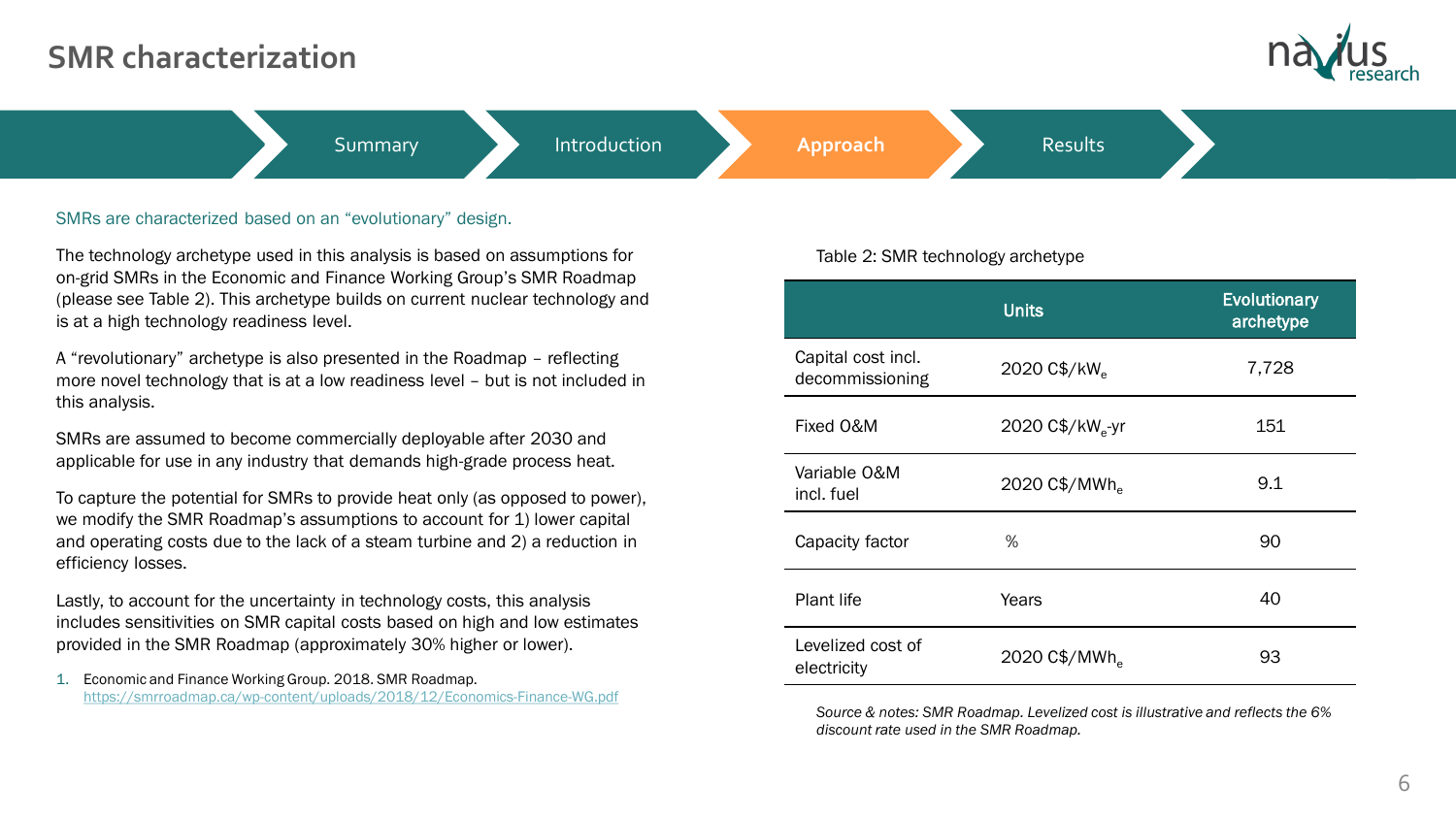

[Summary](#page-1-0) **[Approach](#page-4-0)** Results

We explore four scenarios describing alternative levels of greenhouse gas constraints:

- Current policy. All major provincial and federal climate and energy policies that have been implemented remain in place. Notably, the federal carbon price rises to  $$50/t$  CO<sub>2</sub>e by 2022 remaining constant thereafter (in nominal terms). The Current policies assumptions section describes current policies, relevant to this analysis, in more detail.
- \$170/t by 2030 carbon price. The federal carbon price rises by \$15/t annual increments between 2022 and 2030, reaching \$170/t and remaining constant thereafter. All other current policies are maintained.
- \$320/t by 2040 carbon price. The carbon price continues to rise in \$15/t annual increments through to 2040, reaching \$320/t and remaining constant thereafter. All other current policies are maintained.
- Net zero by 2050. Canada successfully achieves its net zero target by 2050 in the most economically efficient manner. We assume 110 Mt  $CO<sub>2</sub>e$  of negative land use, land use change and forestry (LULUCF) emissions are achieved by 2050.

The development of emerging low carbon technologies, like SMRs, is uncertain. To account for this uncertainty, we conduct a sensitivity analysis that accounts for variation in:

- SMR technology costs. The cost of small modular reactors is uncertain because they have yet to be commercialized. We explore three cost sensitivities including reference, optimistic, and pessimistic costs as described on slide 6.
- Carbon capture and storage costs. An important low carbon alternative to SMRs in industry is likely to be natural gas-fired boilers and power plants equipped with carbon capture and storage (CCS). The competitiveness of SMRs therefore depends, in part, on the cost of CCS.
- Oil price. One of the larger demands for industrial process heat in Canada is from the oil sands. Since the level of production from the oil sands in the future has a bearing on potential SMR adoption, we vary oil price as a proxy for foreign demand for Canada's oil.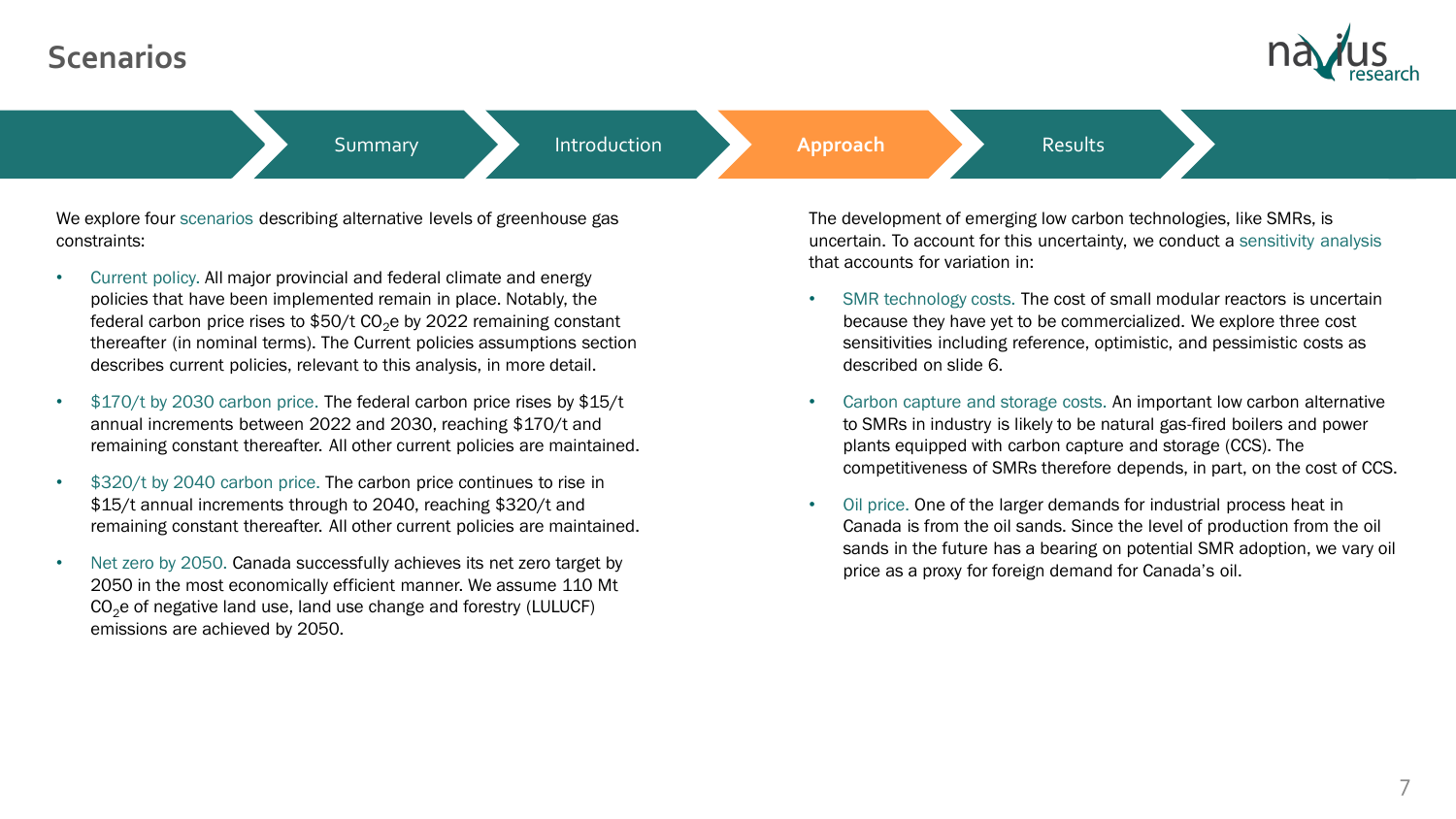# **How can policy impact the adoption of SMRs?**



**I[Summary](#page-1-0) 2008** [Introduction](#page-3-0) **[Approach](#page-4-0) Approach** [Results](#page-8-0)

### Carbon policy is a key driver of SMR adoption in industry.

The potential for SMR deployment in Canada is strongly tied to the level of climate mitigation effort.

In the absence of new climate mitigation policy, SMR adoption increases to 713 MW<sub>th</sub> of thermal capacity by 2050. SMR capacity additions are relatively minimal because without stronger carbon policy, more conventional and greenhouse gas intensive technologies out-compete SMRs in most industrial applications, such as natural gas-fired boilers.

Potential SMR adoption increases with stronger climate policy.

SMR adoption increases to 3,384 MW<sub>th</sub> by 2050 if Canada's carbon price rises to \$170/t by 2030. It increases further to  $10,822$  MW<sub>th</sub> by 2050 if the carbon prices continues rising at \$15/t increments, reaching \$320/t by 2040.

Lastly, under a scenario in which Canada achieves net zero by 2050 (as defined on Slide 7), SMR adoption increases further still to  $36.629$  MW<sub>th</sub>.

Various other factors beyond climate policy are also likely to influence SMR adoption, some of which are discussed in the following slides. Nevertheless, it's clear that stronger climate policy will increase the competitiveness of SMRs and boost potential adoption across industry.



*Source & notes: Navius forecast using gTech, using baseline assumptions for low carbon technology costs & assuming a WTI oil price of ~ USD 2015\$ 66/barrel. The figures shown on subsequent slides focus on the net zero scenario.*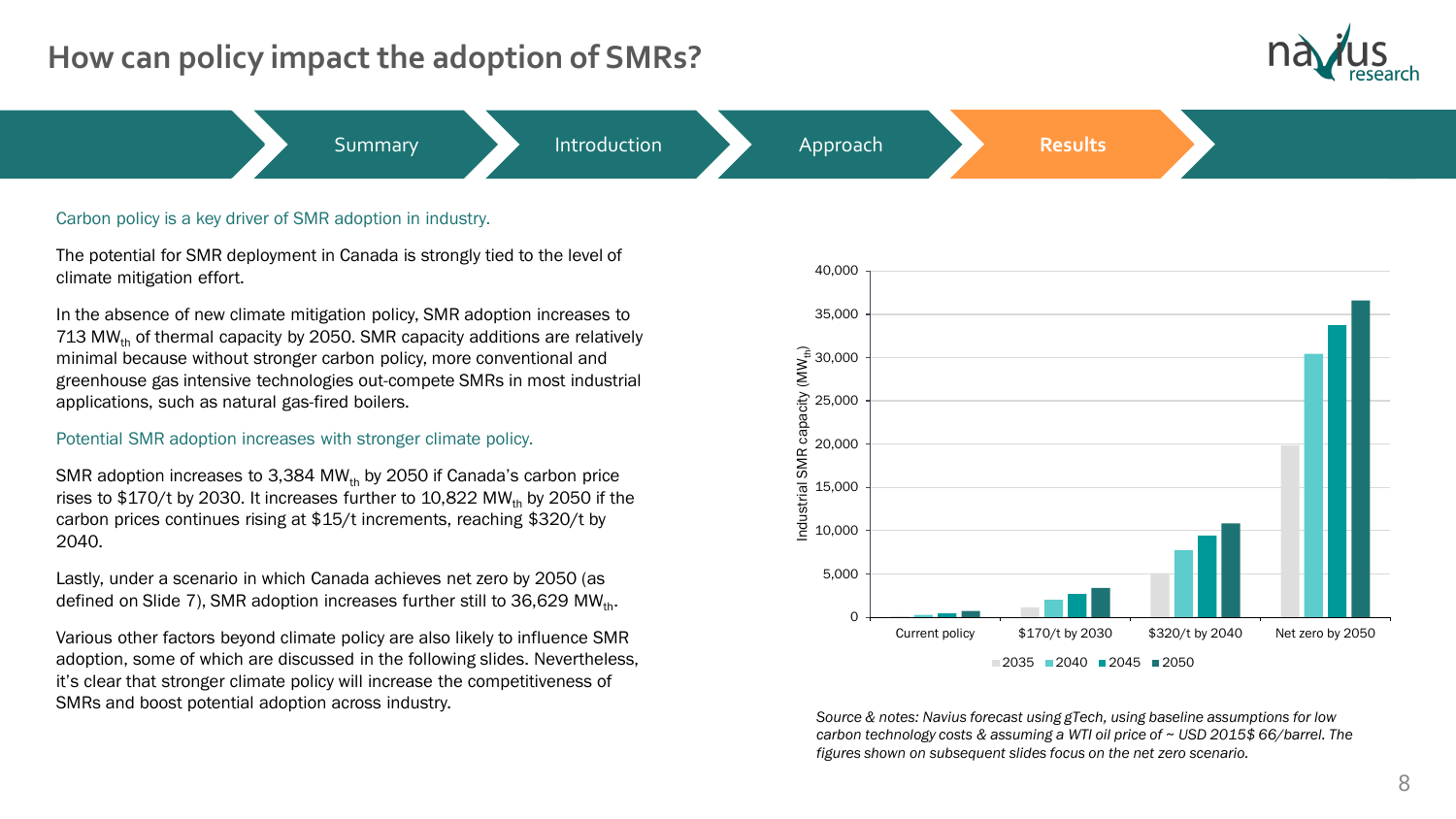### <span id="page-8-0"></span>**What regions are most attractive for SMR deployment?**



**I[Summary](#page-1-0) 2008 [Introduction](#page-3-0) [Approach](#page-4-0) Approach [Results](#page-8-0)** 

The largest potential market for SMRs in industry is Alberta, though the size of this market is uncertain.

Potential industrial SMR adoption is higher in Alberta than all other provinces combined. For example, under the scenario in which Canada achieves net zero as shown here, SMR adoption in Alberta accounts for  $24,126$  MW<sub>th</sub> of total Canada-wide adoption by mid-century.

The potential for SMR adoption in Alberta, however, depends on foreign demand for oil. Lower demand for Canadian oil would result in lower SMR adoption in Alberta oil sands, as discussed on the following slide.

A large potential market for SMRs in industry also exists in Ontario, Québec and Saskatchewan.

SMRs are adopted in most Canadian provinces across all net zero scenarios, starting in the 2030s. Other large potential markets including Ontario, Québec and Saskatchewan. SMR adoption in these three provinces reaches 10,994 MW<sub>th</sub> by 2050 under a scenario in which Canada achieves net zero.

The specific industries associated with this potential are reviewed on the following slides.



*Source & notes: Navius forecast using gTech, net zero scenario, using baseline assumptions for low carbon technology costs & assuming a WTI oil price of ~ USD 2015\$ 66/barrel.*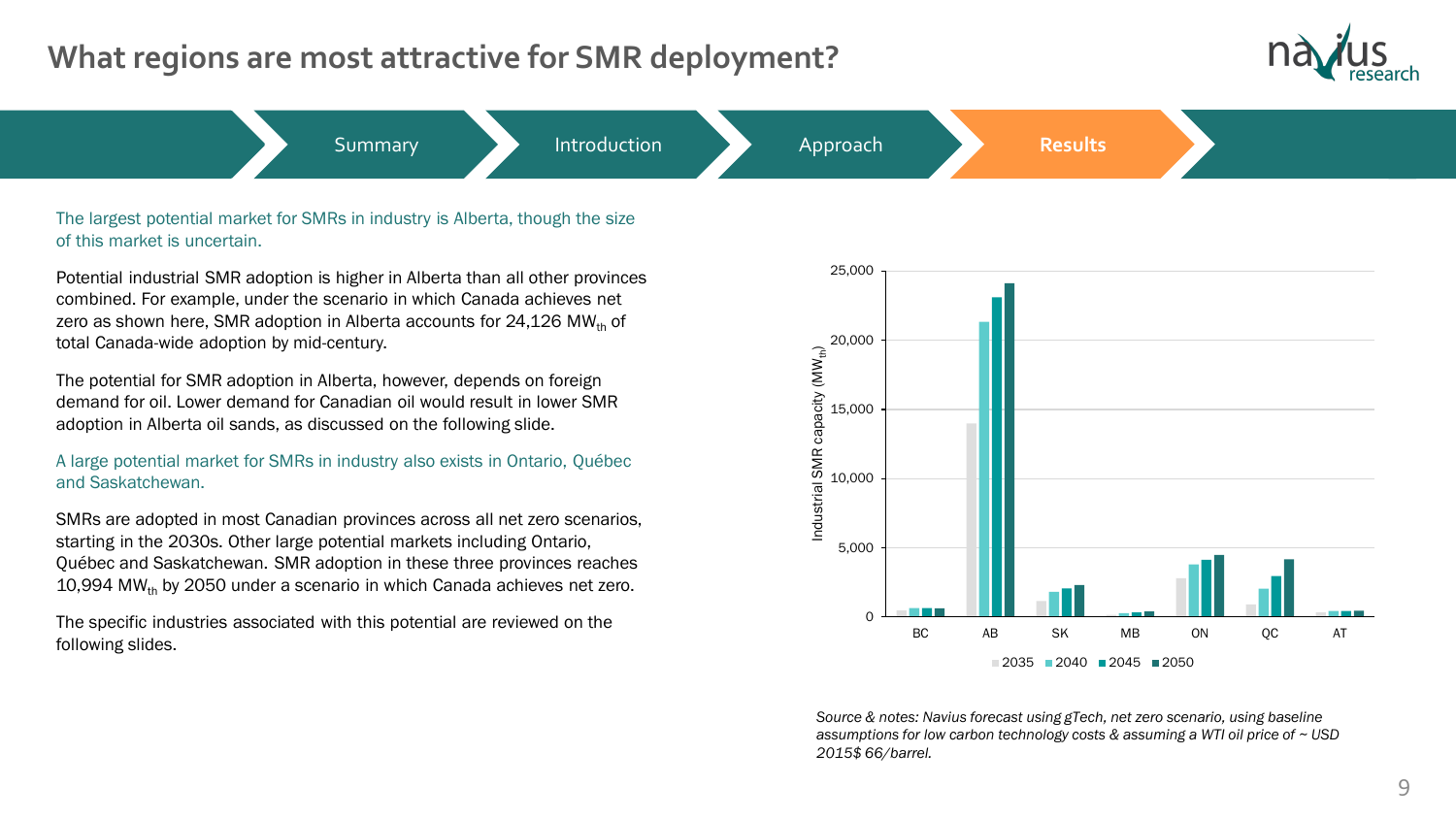### What sectors are most attractive for SMR deployment? (1 of 2)





provided by combusting fossil fuels. SMRs are a low carbon option for meeting these energy requirements.

Provided stronger carbon policy is in place, SMRs represent an economical way of producing less carbon intensive oil from the oil sands that could compete with other technologies like carbon capture and storage.

Under a scenario in which Canada achieves net zero, SMR adoption in the upstream oil extraction sector – predominantly the oil sands – could reach in the range of 22,731 MW<sub>th</sub> in 2050. This level of adoption would account for a large share of industrial SMR adoption across the country.

The market potential for SMRs in the oil sands ultimately depends on demand for Canada's oil.

The deployment of SMRs in the oil sands is tied to sector activity, which in turn depends on how much demand there is for petroleum products from the oil sands.

This analysis demonstrates that SMRs can facilitate decarbonization of production from the oil sands. However, long-term demand for Canada's oil is uncertain. Under a scenario in which demand drops (e.g. consistent with a strong global decarbonization effort, simulated using an oil price of USD 2015\$ 26/barrel in 2050), SMR adoption in oil production is much lower  $(126 \text{ MW}_{th} \text{ in } 2050).$ 



*Source & notes: Navius forecast using gTech, net zero scenario, using baseline assumptions for low carbon technology costs & assuming a WTI oil price of ~ USD 2015\$ 66/barrel.*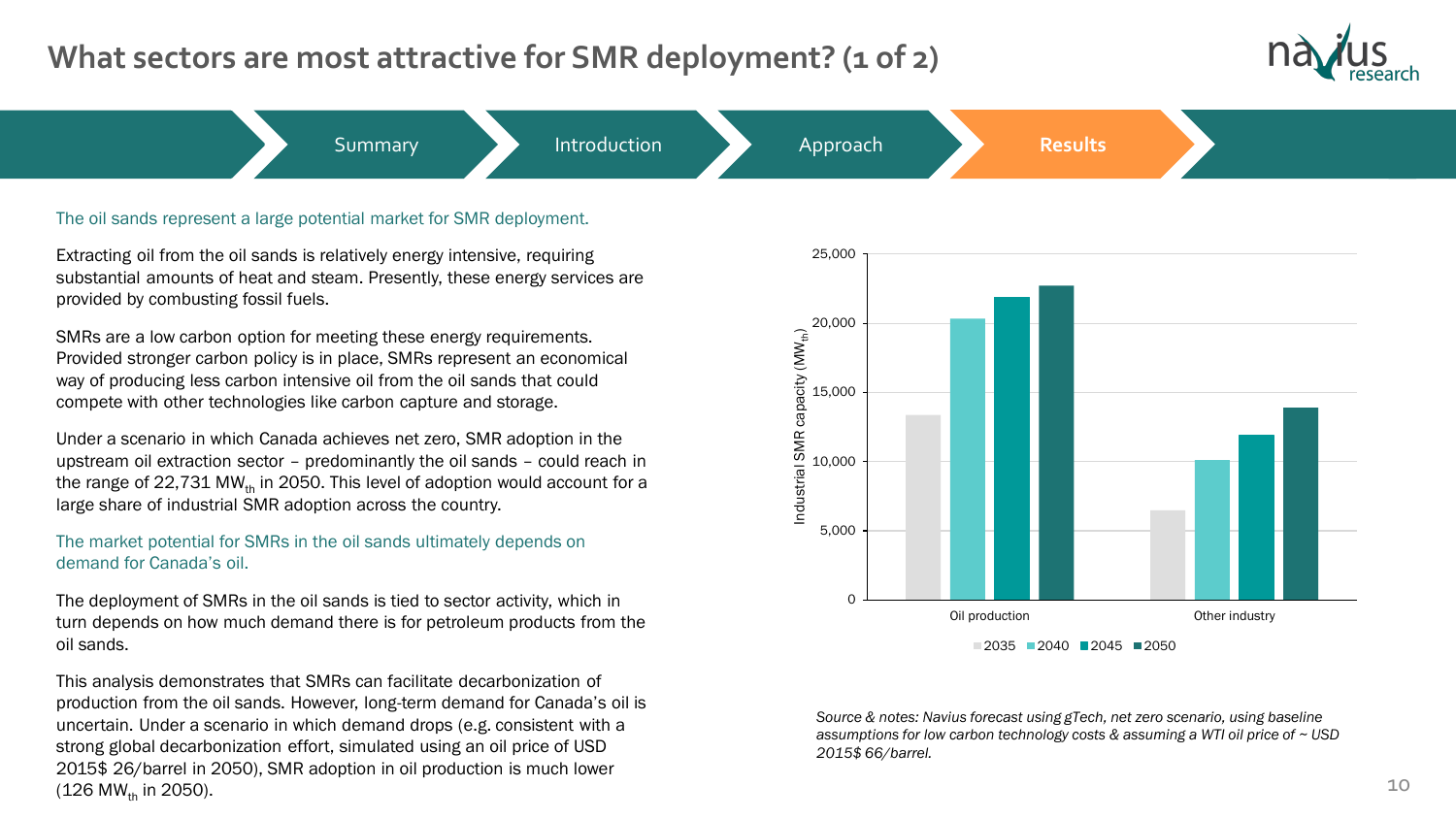## **What sectors are most attractive for SMR deployment? (2 of 2)**





Under a scenario in which Canada achieves net zero, SMRs:

- Contribute to the production of low carbon fuels  $(4,054 \text{ MW}_{th}$  by 2050), helping to decarbonize other sectors of the economy such as transport:
	- SMRs provide heat that is necessary for the thermochemical production of second-generation biofuels, such as renewable diesel. SMRs could also be used in the production of synthetic fuels (i.e., combining CO<sub>2</sub> from the atmosphere with hydrogen).
	- SMRs provide heat required for hydrogen production via steam methane reformation of natural gas. Other hydrogen production pathways using SMRs are also possible: using electricity only (water electrolysis) electricity and heat (steam electrolysis) and a small amount of electricity and heat (thermochemical processes).
- Lower the carbon intensity of petroleum refining  $(3,312 \text{ MW}_{th})$  by 2050).
- Provide heat necessary for heavy industrial processes in steel production (688 MW<sub>th</sub>), metal smelters and foundries (1,707 MW<sub>th</sub>) and chemicals manufacturing  $(1,240 \text{ MW}_{th})$ .
- Meet low carbon energy needs in mining operations  $(1,491 \text{ MW}_{th})$  by 2050), many of which are off-grid and would otherwise rely on diesel which is costly to transport.



 $2035$  2040 2045 2050

*Source & notes: Navius forecast using gTech, net zero scenario, using baseline assumptions for low carbon technology costs & assuming a WTI oil price of ~ USD 2015\$ 66/barrel.*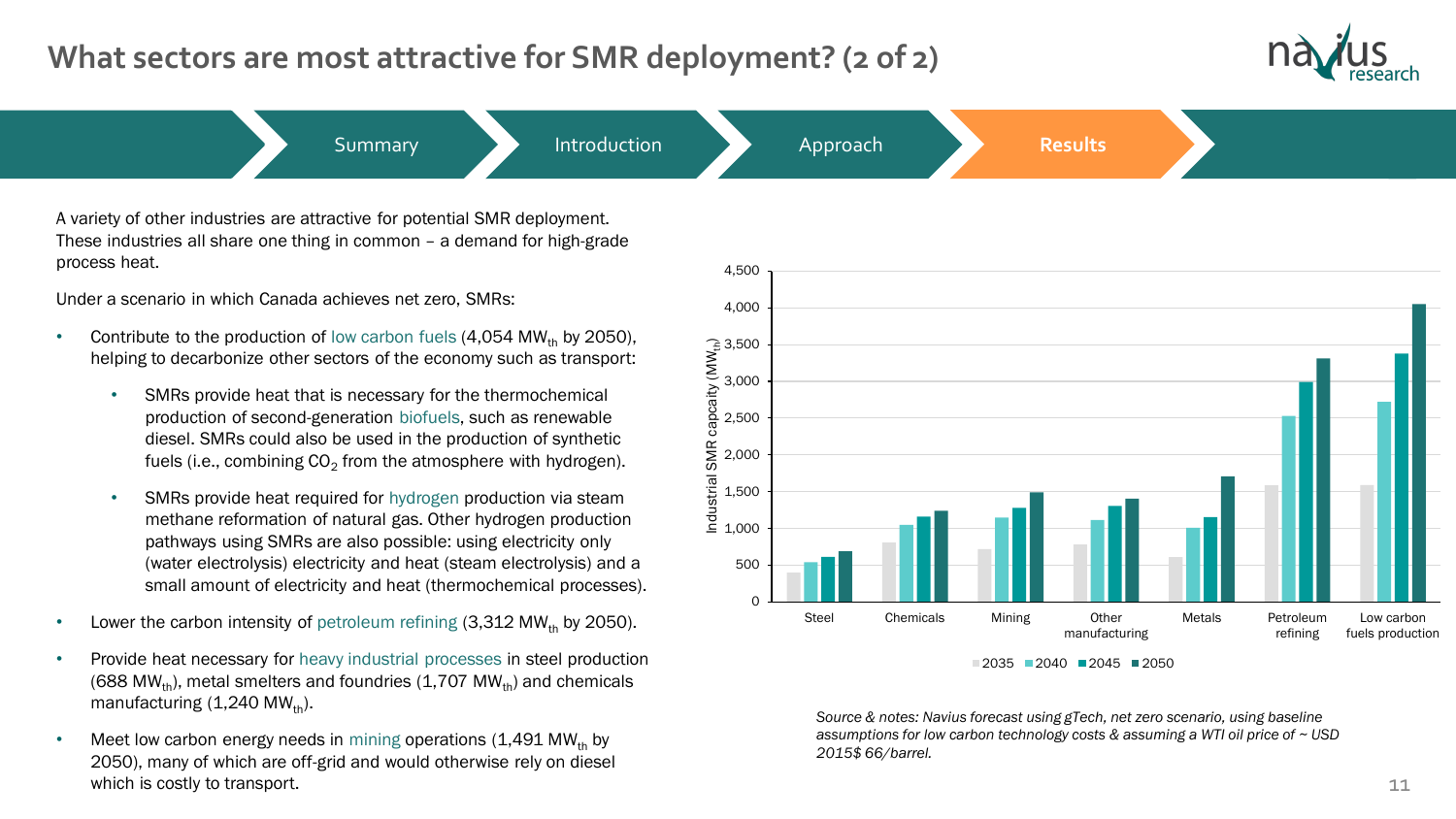## **By how much could SMRs reduce greenhouse gas emissions?**



**[Summary](#page-1-0) and Summary [Approach](#page-4-0) [Results](#page-8-0)** 

The adoption of SMRs in industry can reduce direct emissions as well as facilitate emission reductions in other sectors.

The adoption of SMRs can reduce industrial greenhouse gas emissions in two ways.

• First, SMRs can directly reduce GHGs in the industrial sectors in which they are adopted. For example, a metal smelter will reduce its emissions if it uses an SMR to meet its process heat requirements rather than fossil fuels.

This analysis finds that SMRs could reduce industrial GHGs by between 19 and 59 Mt in 2050, measured relative to 2020. This wide range reflects uncertainty in various factors, including SMR costs, oil prices and CCS costs.

• Second, SMRs can help produce low carbon energy carriers, facilitating emissions reductions in other sectors. Through a variety of pathways, SMRs can be employed to produce second generation biofuels, synthetic fuels and hydrogen. These fuels are critical to decarbonizing transport (especially trucking, marine, air and rail) among other applications.



*Source & notes: Navius forecast using gTech, net zero scenario, using baseline assumptions for low carbon technology costs & assuming a WTI oil price of ~ USD 2015\$ 66/barrel. Error bars capture uncertainty in SMR costs, oil prices and CCS costs as described on Slide 7. Emissions reductions measured relative to 2020.*